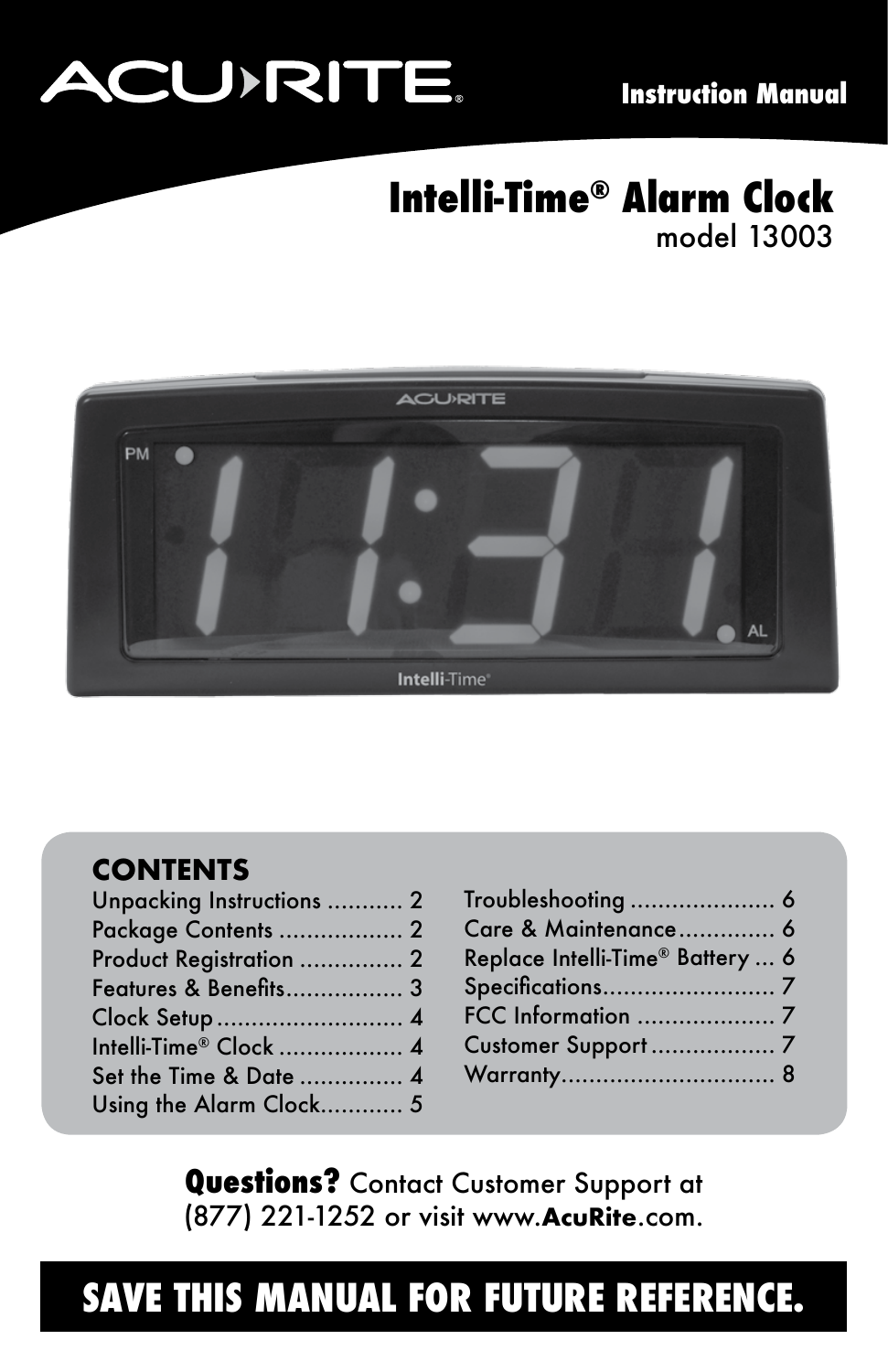## **ACU RITE**

Congratulations on your new AcuRite product. To ensure the best possible product performance, please read this manual in its entirety and retain it for future reference.

### **Unpacking Instructions**

Remove the protective film that is applied to the LED screen prior to using this product. Locate the tab and peel off to remove.

### **Package Contents**

- 1. Alarm clock
- 2. Instruction Manual

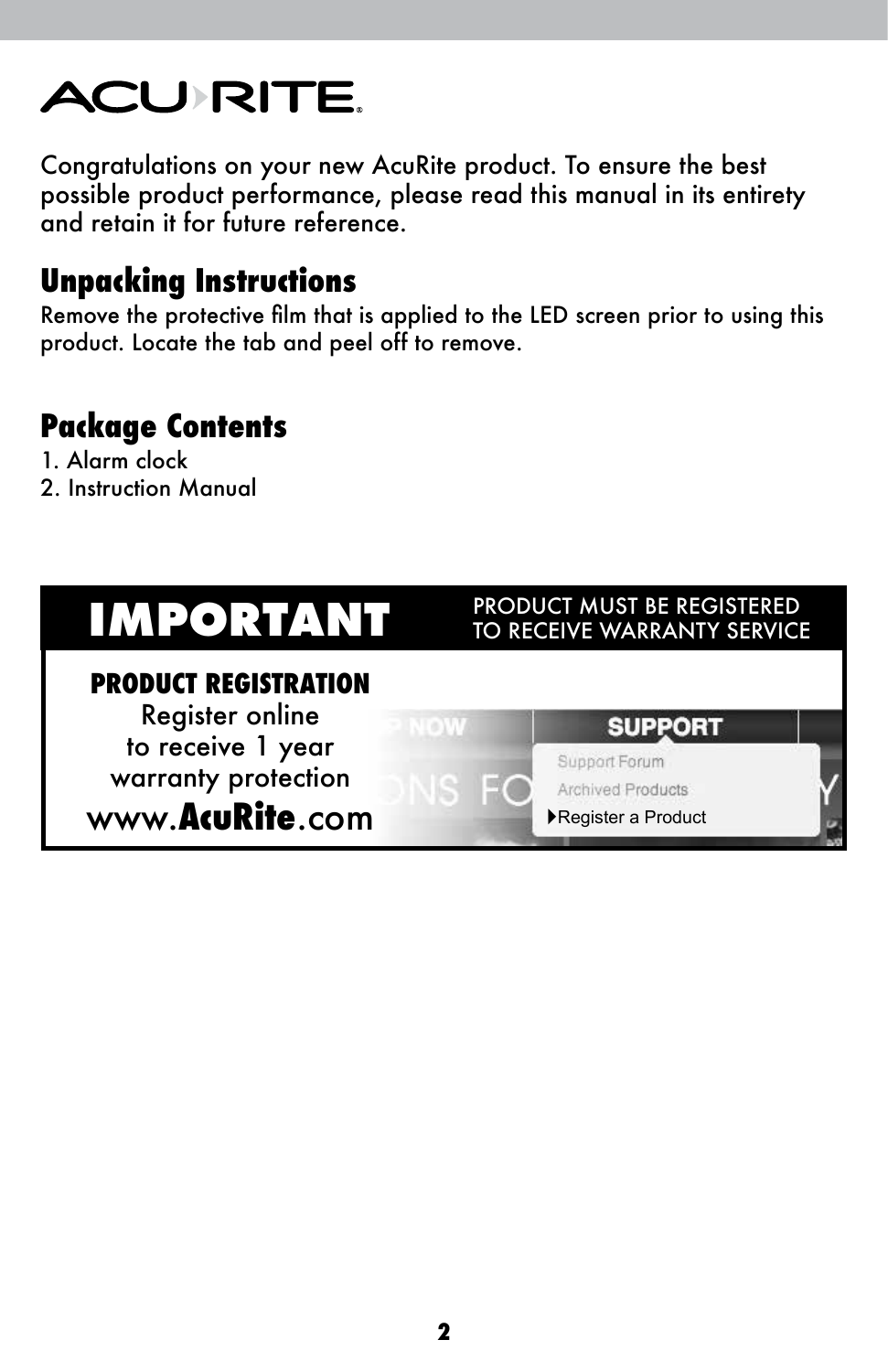### **Features & Benefits**



- **1. PM Indicator**
- **2. SNOOZE Button**
- **3. ALARM ON Indicator**
- **4. ALARM SET Button**
- **5. ADJUST DOWN Button**
- **6. ALARM ON/OFF Switch**
- **7. + ADJUST UP Button**
- **8. TIME SET Button**
- **9. DST ON/OFF Switch**
- **10. TIME ZONE Selection Switch**
- **11. Intelli-Time® Battery Compartment**
- **12. RESET Button** Full to factory defaults

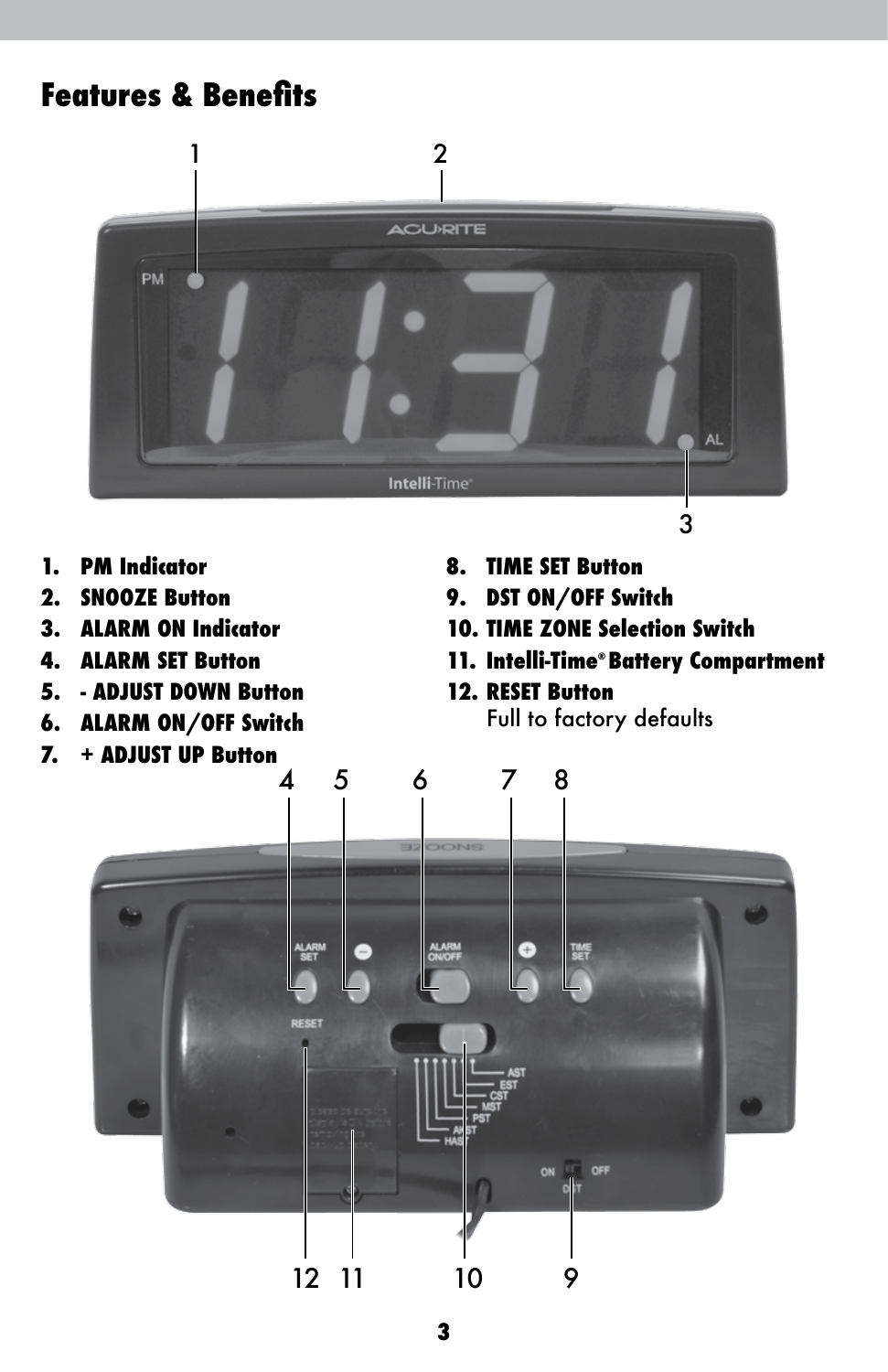### **Clock Setup**

Plug the power cord into power outlet.

### **Intelli-Time**® **Clock**

Intelli-Time clock and calendar are pre-programmed to the correct time and date, and update automatically for Daylight Saving Time. All you need to do is select your time zone using the "TIME ZONE" switch.

### **Set the Time & Date**

Choose the correct time zone (HAST AKST PST MST CST EST AST) using the time zone selection switch on the back of the clock.

Set Daylight Saving Time ON or OFF using the "DST ON/OFF" switch on the back of the clock. $^{\circ}$ 

Press and hold the "TIME SET" button for 5 seconds to enter SET MODE. Once in SET MODE the preference you are currently in will blink on the clock.

To adjust the currently selected (flashing) item, press and release the "+ ADJUST UP" or "- ADJUST DOWN" buttons (press and HOLD to fast adjust). To save your adjustments, press and release the "TIME SET" button to adjust the next preference. The preference order is as follows:

**CLOCK HOUR** (Please note PM Indicator light) **CLOCK MINUTE CALENDAR MONTH CALENDAR DATE CALENDAR YEAR**

\*If you live in an area that observes Daylight Saving Time, DST should be set to ON, even if it is not currently Daylight Saving Time.

You will automatically exit SET MODE if no buttons are pressed for 5 seconds. Enter SET MODE any time by pressing and holding "TIME SET" button for 5 seconds.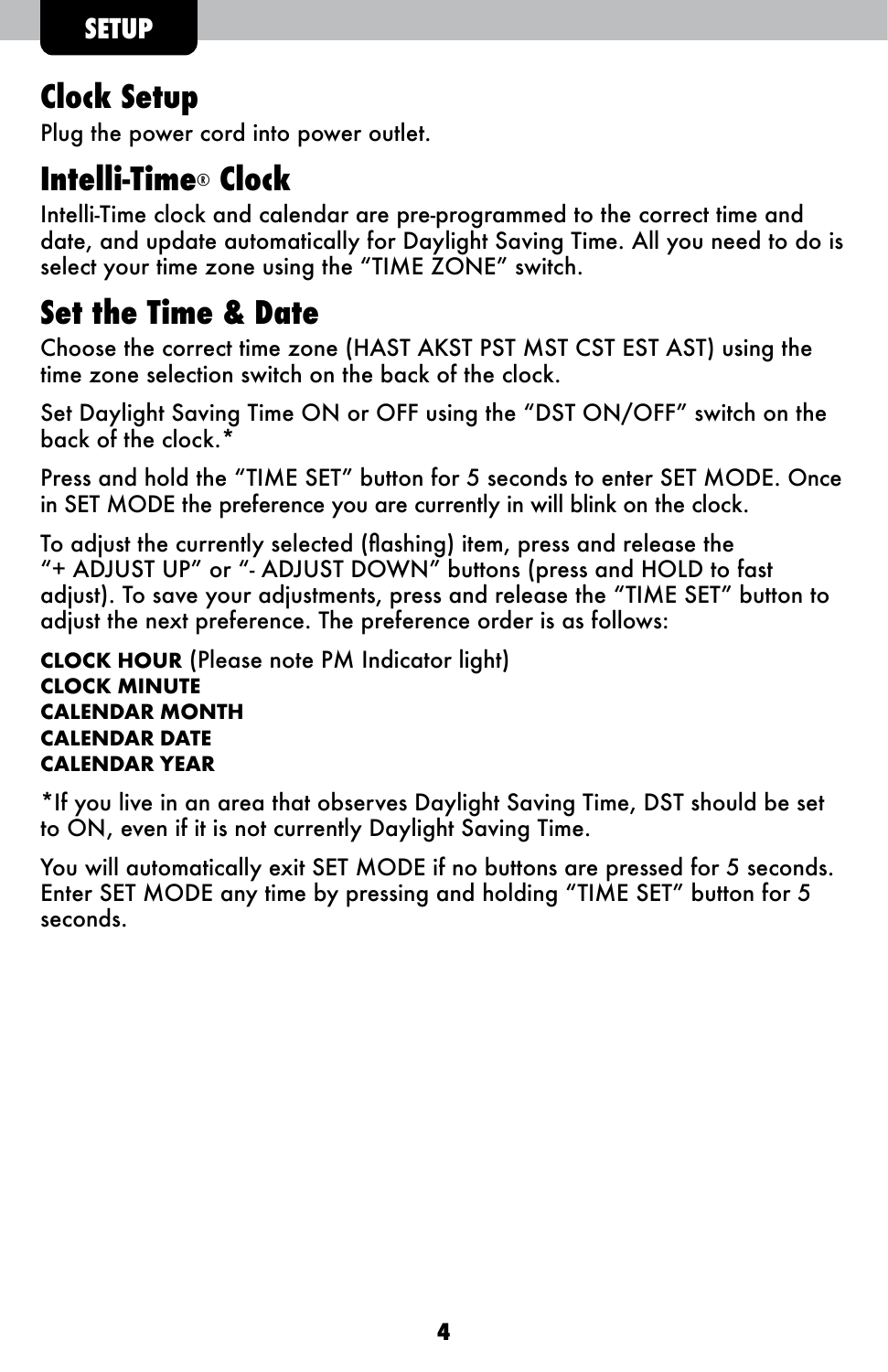### **Using the Alarm Clock**

### **Set the Alarm Time**

To set alarm time, press and release the "ALARM SET" button to enter ALARM SET MODE.

To adjust the currently selected (flashing) item, press and release the "+ ADJUST UP" or "- ADJUST DOWN" buttons (press and HOLD to fast adjust).

To save your adjustments, press and release the "ALARM SET" button to adjust the next preference. The preference set order is as follows:

#### **ALARM CLOCK HOUR** (Please note PM Indicator light) **ALARM CLOCK MINUTE**

You will automatically exit ALARM SET MODE if no buttons are pressed for 5 seconds. Enter ALARM SET MODE at any time by pressing the "ALARM SET" button.

### **Alarm Clock ON or OFF Function**

To turn alarm on: Slide the "ALARM" switch to "ON". The Alarm On indicator will appear on the screen.

To turn alarm off: Slide the "ALARM" switch to "OFF". The Alarm On indicator will disappear from the screen.

### **Alarm Clock SNOOZE Function**

The alarm will sound for 60 minutes before turning off when no button is pressed. When the alarm is sounding, activate the 8 minute SNOOZE function by pressing the SNOOZE button on top of the alarm clock. SNOOZE function can be activated up to 10 times before the alarm will no longer sound.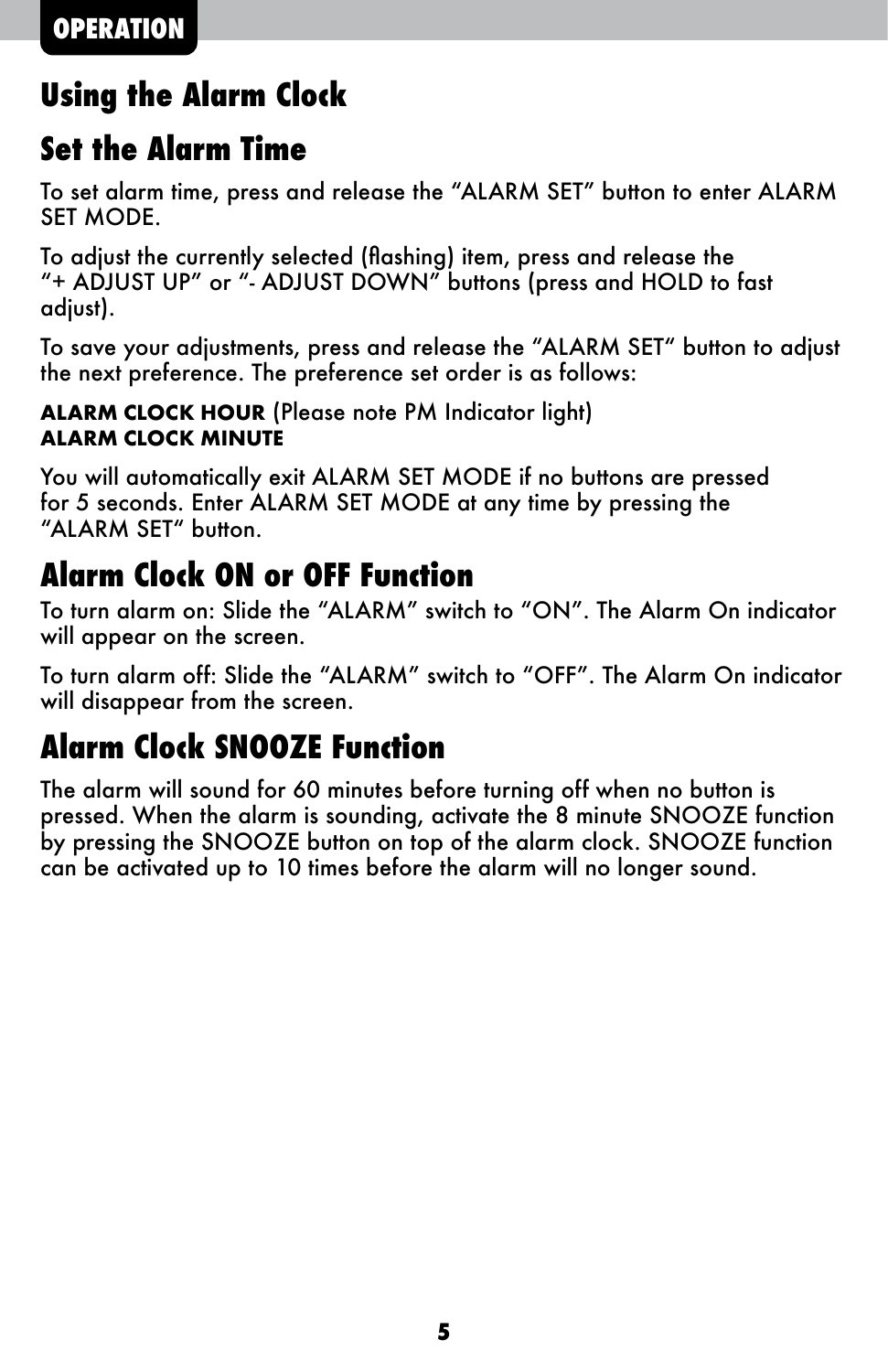### **Troubleshooting**

| Clock won't turn on<br>or displays partial<br>numbers | . Reset the unit by pressing the reset button located on the<br>back of the clock. This will reset the alarm to the original<br>factory settings. Time and date will need to be entered<br>after a reset. |
|-------------------------------------------------------|-----------------------------------------------------------------------------------------------------------------------------------------------------------------------------------------------------------|
| <b>Blinking Colon (dots)</b>                          | • Blinking of the dots is a way that the seconds are<br>counted. There is no way to stop the dots from blinking.                                                                                          |
|                                                       |                                                                                                                                                                                                           |

**If your AcuRite product does not operate properly after trying the troubleshooting steps, visit www.AcuRite.com or call (877) 221-1252 for assistance.**

### **Care & Maintenance**

#### **Clock Care**

Clean with a soft, damp cloth. Do not use caustic cleaners or abrasives. Keep away from dust, dirt and moisture. Clean ventilation ports regularly with a gentle puff of air.

### **Replace Intelli-Time Clock Battery**

Intelli-Time technology is powered by a pre-installed coin-cell battery that stores the time and date settings. The battery has a shelf life of several years. Time and date will need to be entered after replacing the Intelli-Time battery. To replace the Intelli-Time battery:

- 1. Locate the coin cell battery compartment door on the back of the clock. Unscrew and remove the compartment cover.
- 2. Insert 1 x CR2032 coin cell battery into the battery compartment, as shown. Install battery with "+" positive terminal facing OUT.
- 3. Screw in the battery cover.





WARNING: THIS PRODUCT CONTAINS A BUTTON-CELL BATTERY. IF SWALLOWED, IT COULD CAUSE SEVERE INJURY OR DEATH IN JUST 2 HOURS. SEEK MEDICAL ATTENTION IMMEDIATELY IF INGESTED.

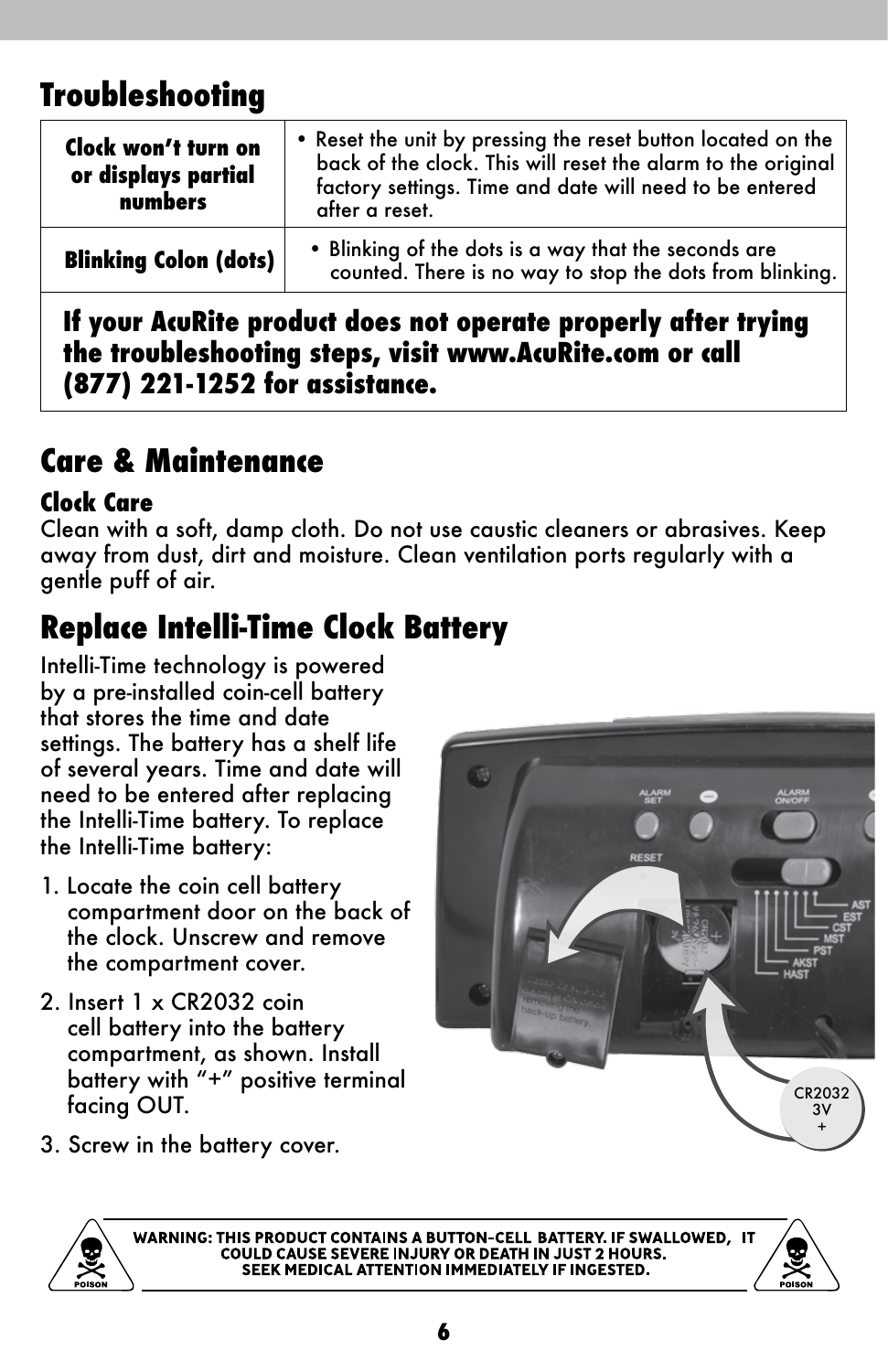### **Specifications**

**POWER** Power cord (120V)

### **FCC Information**

This device complies with part 15 of FCC rules. Operation is subject to the following two conditions: 1- This device may NOT cause harmful interference

2- This device must accept any interterence received, including interterence that may cause undesired operation.<br>WARNING: Changes or modifications to this unit not expressly approved by the party responsible for compliance user's authority to operate the equipment.

### **Customer Support**

AcuRite customer support is committed to providing you with best-inclass service. **For assistance**, please have the model number of this product available and contact us in any of the following ways:





### 24/7 support at www.**AcuRite**.com

- ► Installation Videos ► Register your Product
- ► Instruction Manuals ► Support User Forum
- 
- ► Replacement Parts ► Submit Feedback & Ideas

#### **PRODUCT REGISTRATION**

Register online to receive 1 year warranty protection

www.**AcuRite**.com

#### **IMPORTANT** PRODUCT MUST BE REGISTERED TO RECEIVE WARRANTY SERVICE

### **SUPPORT**

#### Support Forum

#### **Archived Products** ►Register a Product